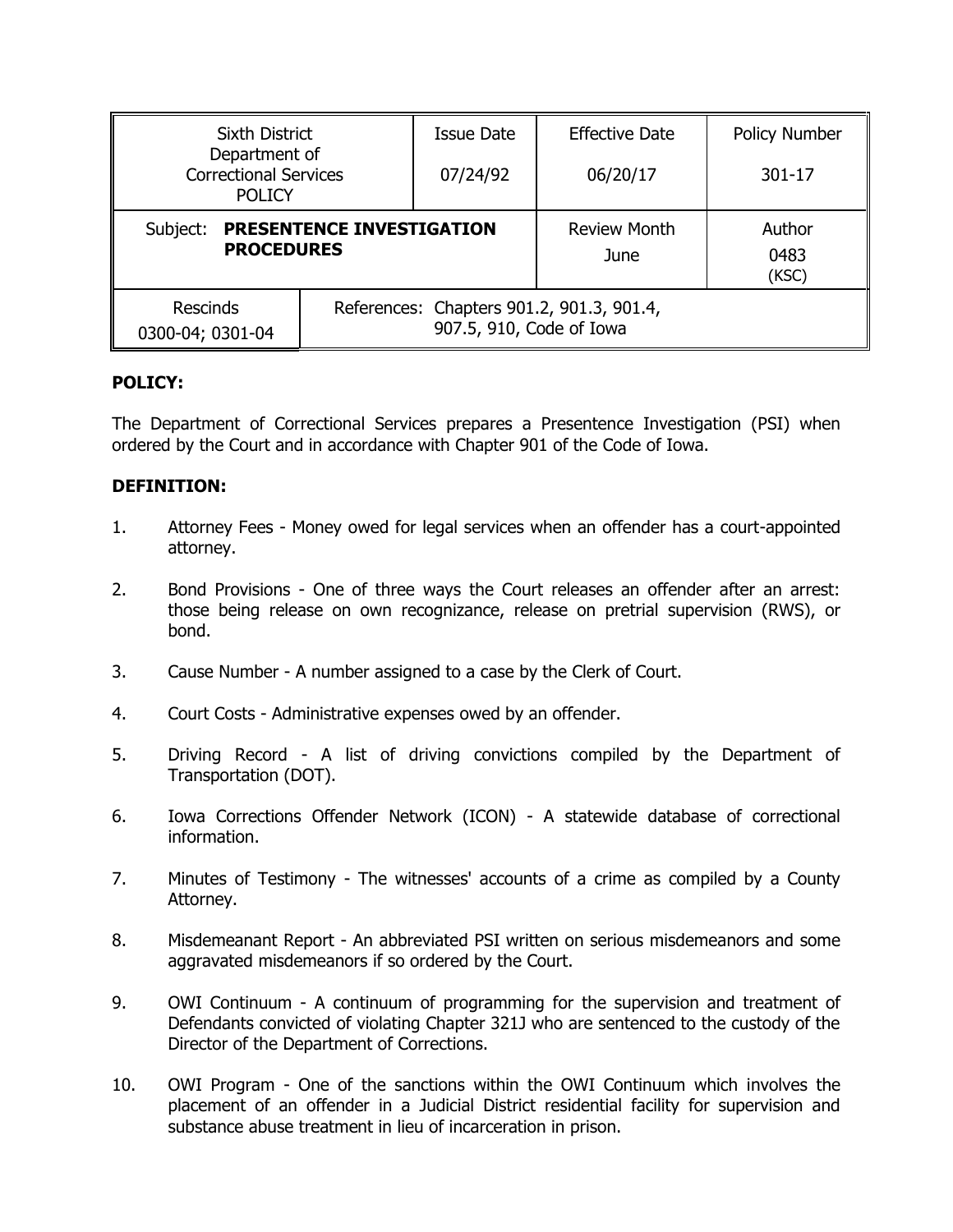## **POLICY NUMBER 301-17 PAGE 2 OF 10**

## **DEFINITION:** (continued)

- 11. Pre-Plea Investigation A PSI prepared before a finding of guilt or entering of a guilty plea. Also a PSI form type in ICON.
- 12. Presentence Investigation (PSI) A social and legal history of an offender guilty of an aggravated misdemeanor or a felony; which assists the Court in deciding what sentence best serves the victim, the community, and the defendant, and which assists correctional personnel in rehabilitating the defendant.
- 13. Post-Sentencing Investigation A PSI prepared subsequent to the sentencing. Also a PSI form type in ICON.
- 14. PSI Form An ICON generated report of pre-typed headings that standardizes the content and order of information in a PSI.
- 15. Restitution Money owed by an offender for damages to the victim (excluding insured loss), for court-appointed attorney fees, and for court costs.
- 16. Reconsideration of Sentence A sentence of temporary imprisonment that is changed to probation by the Court, which strives to motivate an offender to obey the law. Also referred to as shock sentencing.
- 17. Trial Information A brief description of the formal charge(s) filed by a County Attorney.
- 18. Victim A person impacted financially, physically, or emotionally from a crime, which may include the immediate family of a person killed or rendered incompetent by a crime, and includes the immediate family of a juvenile victim.
- 19. Victim Rights Act A law establishing a victim's rights and the services provided by the Criminal Justice System. (Chapter 915, of the Code of Iowa)
- 20. Crime Victim Compensation Program Money dispensed by the Attorney General's Office for medical expenses, funeral expenses, and lost income in cases of violent crime.
- 21. Victim Impact Statement A written or oral presentation to the Court by the victim or victim's representative that indicates the physical, emotional, financial, or other effects of the offense upon the victim.
- 22. Iowa Court Information System (ICIS) A database maintained by the Court system.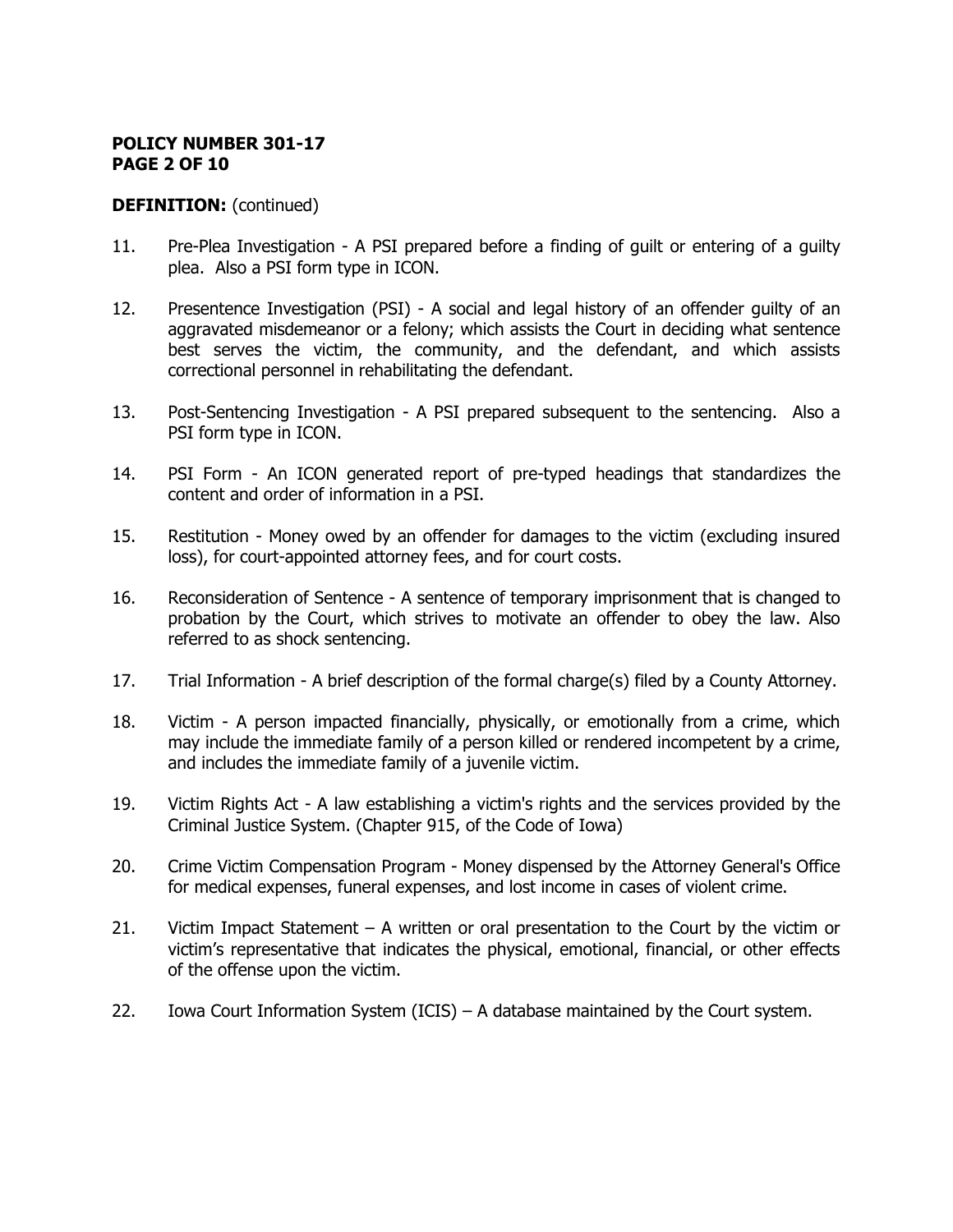#### **POLICY NUMBER 301-17 PAGE 3 OF 10**

## **PROCEDURE:**

- 1. The Supervisor assigns the Presentence Investigation case to the Presentence Investigator.
- 2. Clerical staff prepares the file for the Presentence Investigator ensuring the Presentence Investigation file contains all items on the PSI Checklist (ICON template).
- 3. The Presentence Investigator promptly contacts the defendant by telephone, text message and/or letter (ICON template: PSI Appointment Letter) to set an appointment time. The Presentence Investigator may send the Social History-Demographic Questionnaire (301A) to the Defendant with instructions to complete the form prior to the interview. This questionnaire does not contain interview sensitive questions. The Presentence Investigator asks those questions during the interview.
- 4. If the Defendant is unable to be located, the Presentence Investigator explores options such as contacting the attorney for the Defendant, the family members of the Defendant, supervising agent (if applicable) or any other available contact information for the Defendant, in an attempt to reach them. Such attempts are documented in ICON generic notes and detailed in correspondence with the Court. If attempts to contact the Defendant are unsuccessful, the Presentence Investigator notifies the Court, County Attorney and Defense Attorney that a Presentence Investigation Report is unable to be completed at this time.
- 5. If the Defendant refuses to participate in the Presentence Investigation interview, the Presentence Investigator notifies the Court, County Attorney and Defense Attorney that a Presentence Investigation Report is unable to be completed at this time. This noncompliance is documented in the Defendant's generic notes.
- 6. Transfer of Presentence Investigations: The 6<sup>th</sup> Judicial District completes all Presentence Investigations ordered within the District. Presentence Investigations are not transferred to other judicial districts unless circumstances exist. If circumstances exist which restrict or prohibit the ability of the  $6<sup>th</sup>$  District DCS to complete the Presentence Investigation, the case is reviewed with the Supervisor who determines the appropriateness of requesting the Presentence Investigation be transferred to another judicial district. The Supervisor makes arrangements with the judicial district asked to complete the Presentence Investigation.
- 7. The Presentence Investigator schedules and conducts a Presentence Investigation interview with the Defendant.
	- A. Face-to-face interview: This is the preferred method and is utilized when the Defendant is available to be interviewed.
	- B. Phone interview: This option is only used when a face-to-face interview is not feasible, due to distance or placement in a secure facility.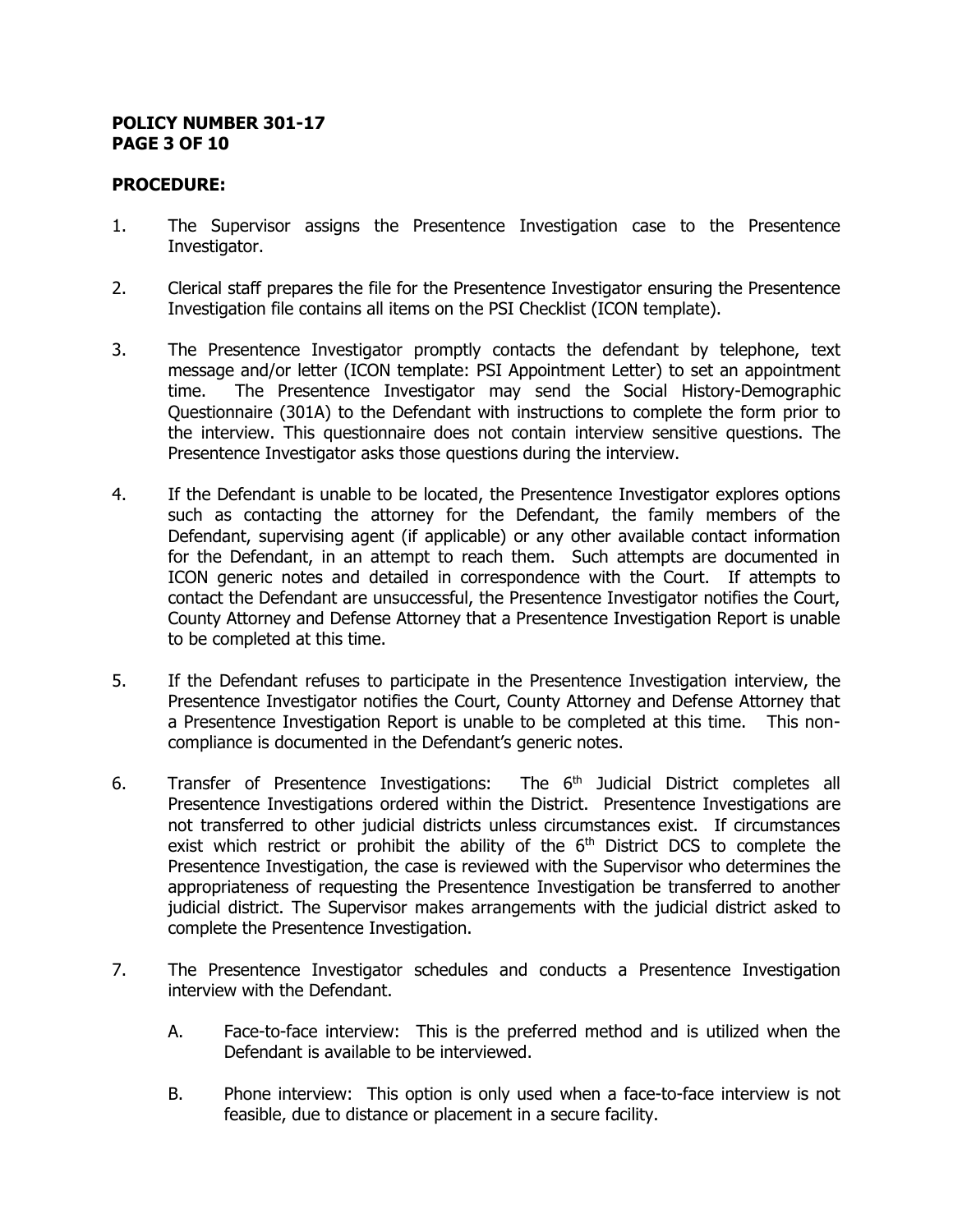#### **POLICY NUMBER 301-17 PAGE 4 OF 10**

- 8. The Presentence Investigator obtains a current photograph of the Defendant to include in the PSI. If the Presentence Investigator is unable to take a photograph at the time of the interview, the Presentence Investigator may obtain alternate photographs, such as booking photos.
- 9. The Presentence Investigator secures a signed release of information (ICON template PSI Release of Information) from the Defendant and obtains records related to treatment, education, employment, and any other records deemed necessary.
- 10. The Presentence Investigator completes the report in ICON, including the requirements outlined in Iowa Code 901 and  $6<sup>th</sup>$  Judicial District Policy, Presentence Investigation Overview (300).
	- A. The misdemeanant report "informal" format is used for all serious or designated aggravated misdemeanors, except for offenses which require a psychosexual assessment and in cases where a standard Presentence Investigation has been ordered. The misdemeanant form contains information required by Iowa Code 901.
	- B. The ICON "long" presentence format is used for aggravated misdemeanors and felonies.
	- C. Pre-plea investigations follow the "long" presentence format with the exception that Defendant's Version of Offense, and Recommendation sections are not included. The Pre-plea investigation is prepared prior to the plea or finding of guilt, therefore they are phrased to omit any statements regarding guilt or innocence. Enter pre-pleas as the form type in ICON.
	- D. Post-Sentence Investigations follow the "long" presentence format procedures unless approved by the Supervisor. Enter post-conviction as the form type in ICON.
	- E. Instant Offense:
		- 1.) ICON automatically downloads this offense and places it in this section.
		- 2.) The Presentence Investigation Report includes only one cause number. It may contain multiple counts.
		- 3.) Comments: Note that this is the current offense and/or what count of current offense charged. Indicate whether this count is to be dismissed per plea bargain or any other information pertinent to this specific count or offense.
	- F. Official Version:
		- 1.) The Presentence Investigator recounts the statement(s) of offense(s) to which the defendant pled or was found guilty of as contained in the County Attorney's trial information.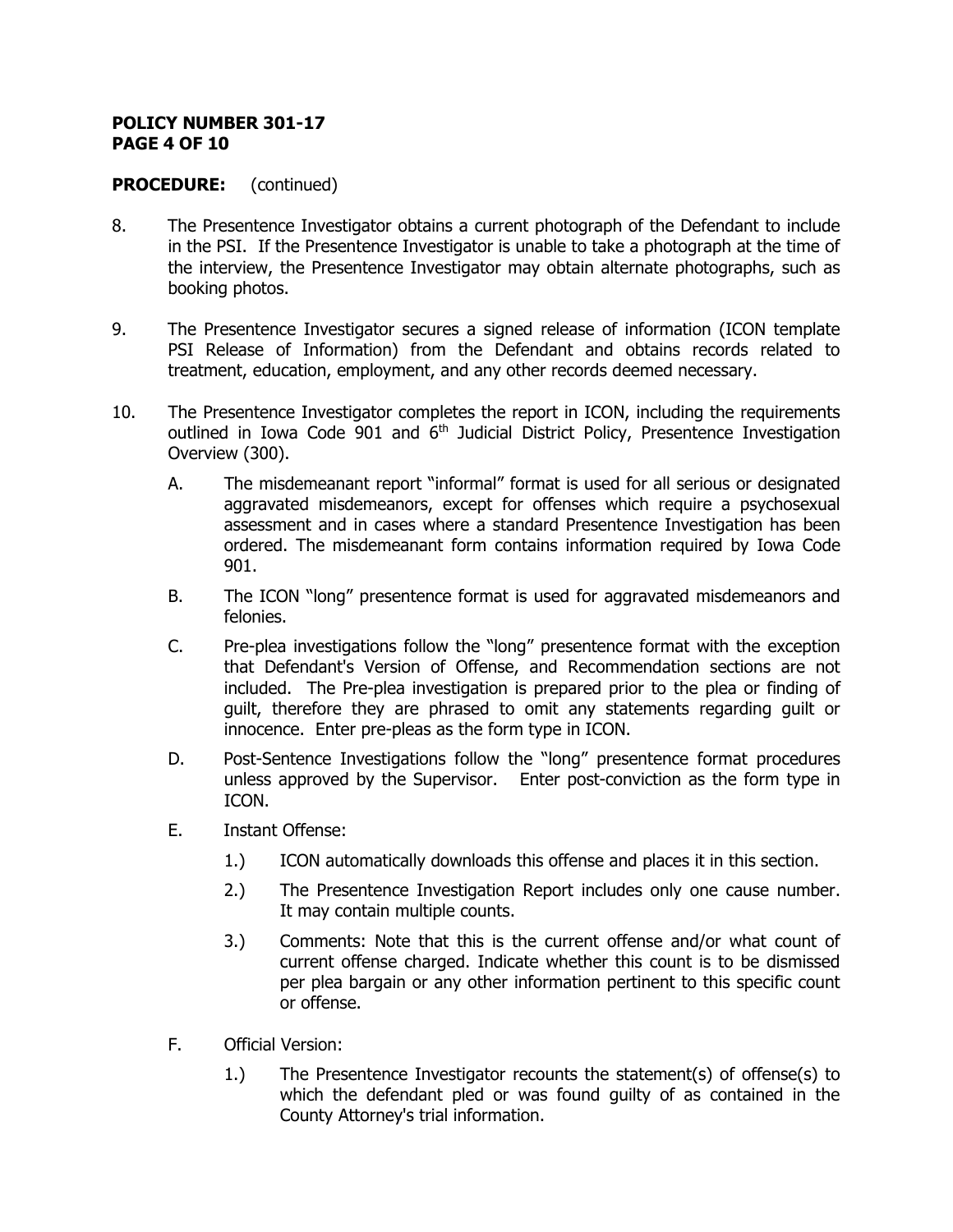#### **POLICY NUMBER 301-17 PAGE 5 OF 10**

- 2.) Plea Bargain The Presentence Investigator inserts the relevant information labeled Plea Bargain in the Comments Section of Official Version.
- 3.) List names of County Attorney and Defense Attorney in this section.
- G. Post- Arrest Information:
	- 1.) Decision: ICON populates this field.
	- 2.) Comment: If the Defendant was released to the supervision of the Department, include the Supervising Agent's assessment of the Defendant's performance on supervision. If the Defendant has been rearrested during the pretrial period, include charges, dates, locations and status of charges.
	- 3.) If the Defendant remains in custody, the amount of time in custody is noted, as are any significant behaviors observed by jail personnel. If the Defendant is currently on probation/parole supervision, add comments of the Supervising Agent relative the status and performance of the Defendant on supervision.
- H. Arrest History:
	- 1.) Juvenile List juvenile record or note if Defendant has none.
	- 2.) Adult List adult or note if defendant has no adult record. Enter the data in chronological order starting with the oldest offense. Enter the data in the following manner: Arrest Date, Arresting Authority, Offense, Cause Number (if available), Disposition and Disposition Date.
	- 3.) Correctional Supervision History Highlight Defendant's adjustment under any current or previous form of correctional supervision (i.e. juvenile/adult probation and/or parole, institutional adjustment). If the Defendant is currently on some form of supervision, add comments of the Supervising Agent in the Post Arrest Information section.
- I. Employment History:
	- 1.) ICON populates employment history. The Presentence Investigator includes comments about a specific employment when the Investigator determines the information relevant.
	- 2.) Employment History Comments: The Presentence Investigator uses PSI Extras Employment History to summarize defendant's employment history noting any significant patterns (e.g. duration of jobs, reasons for leaving).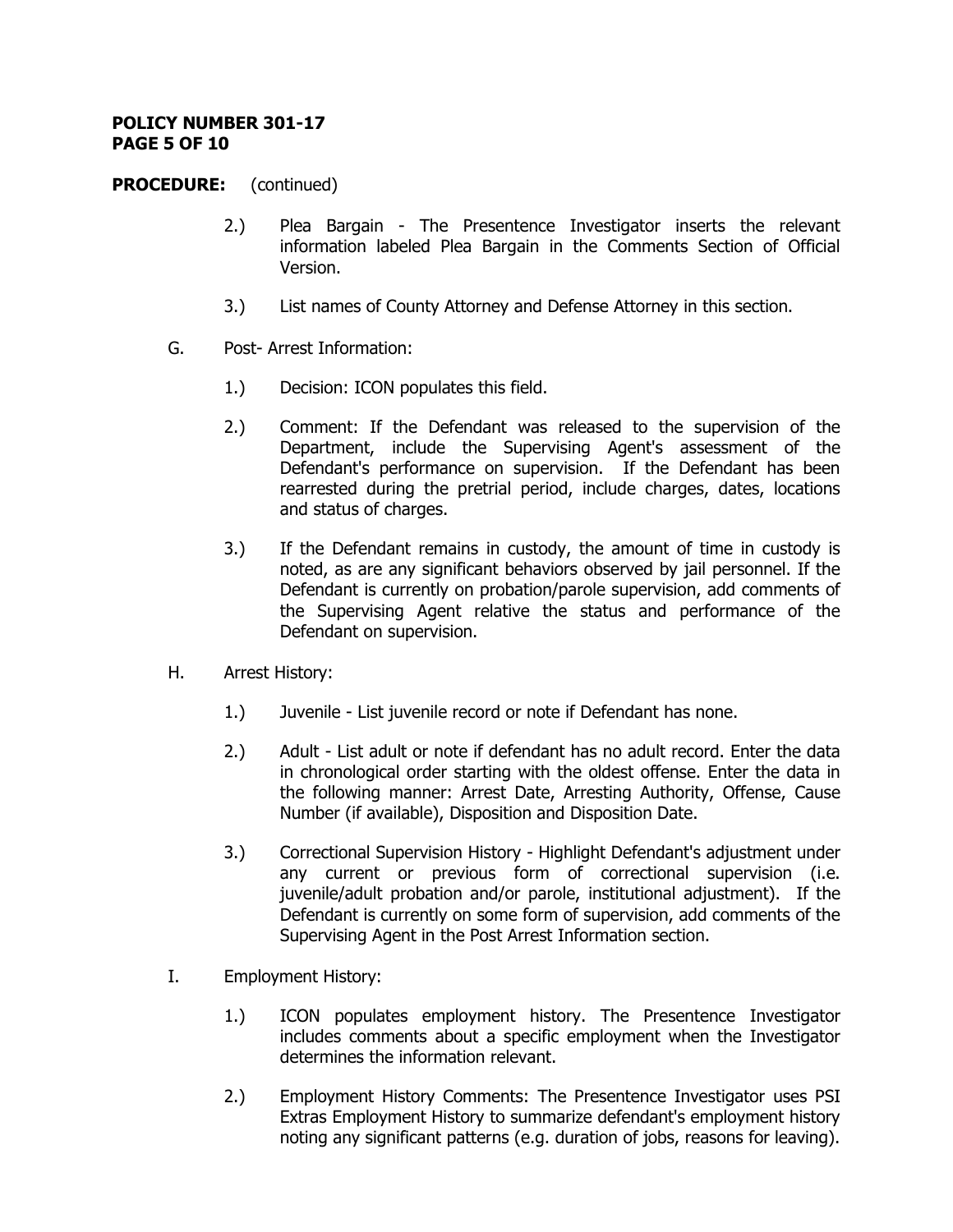### **POLICY NUMBER 301-17 PAGE 6 OF 10**

- J. Military History:
	- 1.) ICON populates the fields in Military History.
	- 2.) Military History Comments: Additional relevant information is included in the Comments section.
- K. Education:
	- 1.) ICON populates the information on Education from the database.
	- 2.) Comments regarding specific educational placements may be added, including a summary of academic/behavioral performance, learning disabilities, vocational training, apprenticeships, educational goals in the PSI extras – Education History Comments.
- L. Financial:
	- 1.) Debts: ICON populates the fields in the header. The Presentence Investigator may add comments on any one entry or include general comments in Financial History PSI Extras.
	- 2.) Assets: ICON populates the fields in the header. The Presentence Investigator may add comments on any one entry or include general comments in Financial History PSI Extras.
	- 3.) Means of Support: ICON populates the fields in the header. The Presentence Investigator may add comments on any one entry or include general comments in Financial History PSI Extras.
	- 4.) Financial History Comments:
		- a. Summarize Defendant's general financial stability. Indicate whether Defendant has ever declared bankruptcy.
- M. Family Dynamics:
	- 1.) Enter specific comments about parents, stepparents and siblings in comments below the entry for that individual.
	- 2.) Family Dynamics comments:
		- a. Use Family Dynamics Comments in PSI Extras to describe the Defendant's family history; highlighting important events, incidents and environmental factors.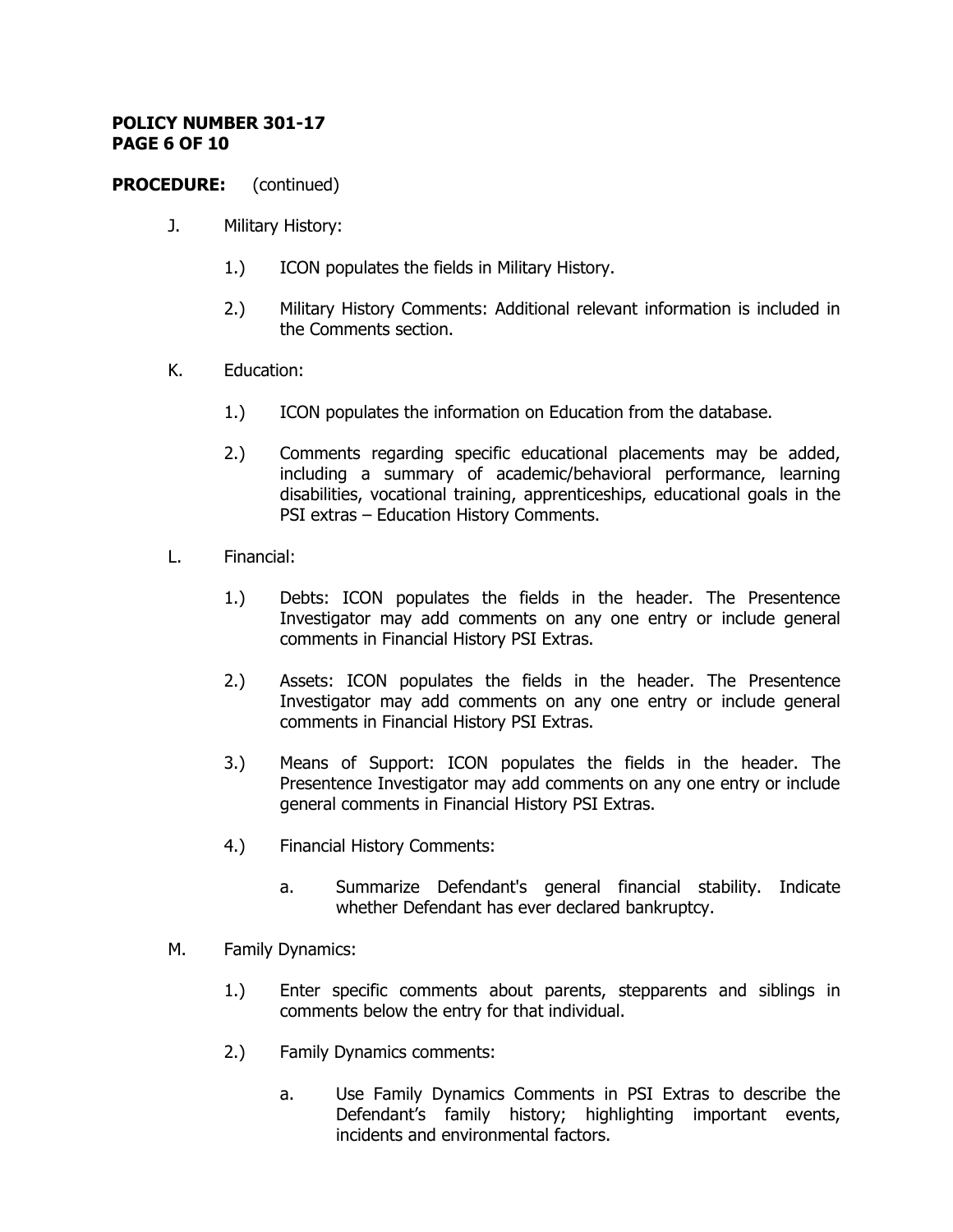### **POLICY NUMBER 301-17 PAGE 7 OF 10**

- N. Marital/Relationship Dynamics:
	- 1.) Enter specific comments about individual family members in comments.
	- 2.) Marital/Relationship Comments:
		- a. Enter marital history information in Marital/Relationship Comments. Relevant information includes: patterns in Defendant's relationships, reasons for divorce - domestic abuse, substance abuse etc. Note relationship(s) with children and any social service agencies involved with family.
- O. Living Arrangement History:
	- 1.) In the address screen, list residences, current or previous, adding pertinent information in comment section. .
	- 2.) Include general observations or highlight significant information relative the Defendant's living arrangements in PSI Extras - Living Arrangement History. Such information may include:
		- a. Rent or Own property;
		- b. Length of time at various residences. (stability);
		- c. Type of neighborhoods, high crime vs. low crime etc.
- P. Leisure/Recreation:
	- 1.) Describe the nature, frequency and quality of the Defendant's leisure time pursuits, as well as listing hobbies and activities or lack thereof.
- Q. Companions:
	- 1.) Describe the Defendant's social circle of friends and associates to include their support of, and engagement with, the Defendant's pro-social and/or anti-social behavior. This may include their friends/associates history of substance use/abuse and criminal history.
- R. Alcohol Abuse:
	- 1.) Summarize the Defendant's comments regarding his/her involvement with alcohol. Focus on self-reported use, impact and treatment history in the PSI Extras. Official information from treatment agencies is covered in Intervention History comments in PSI Extras.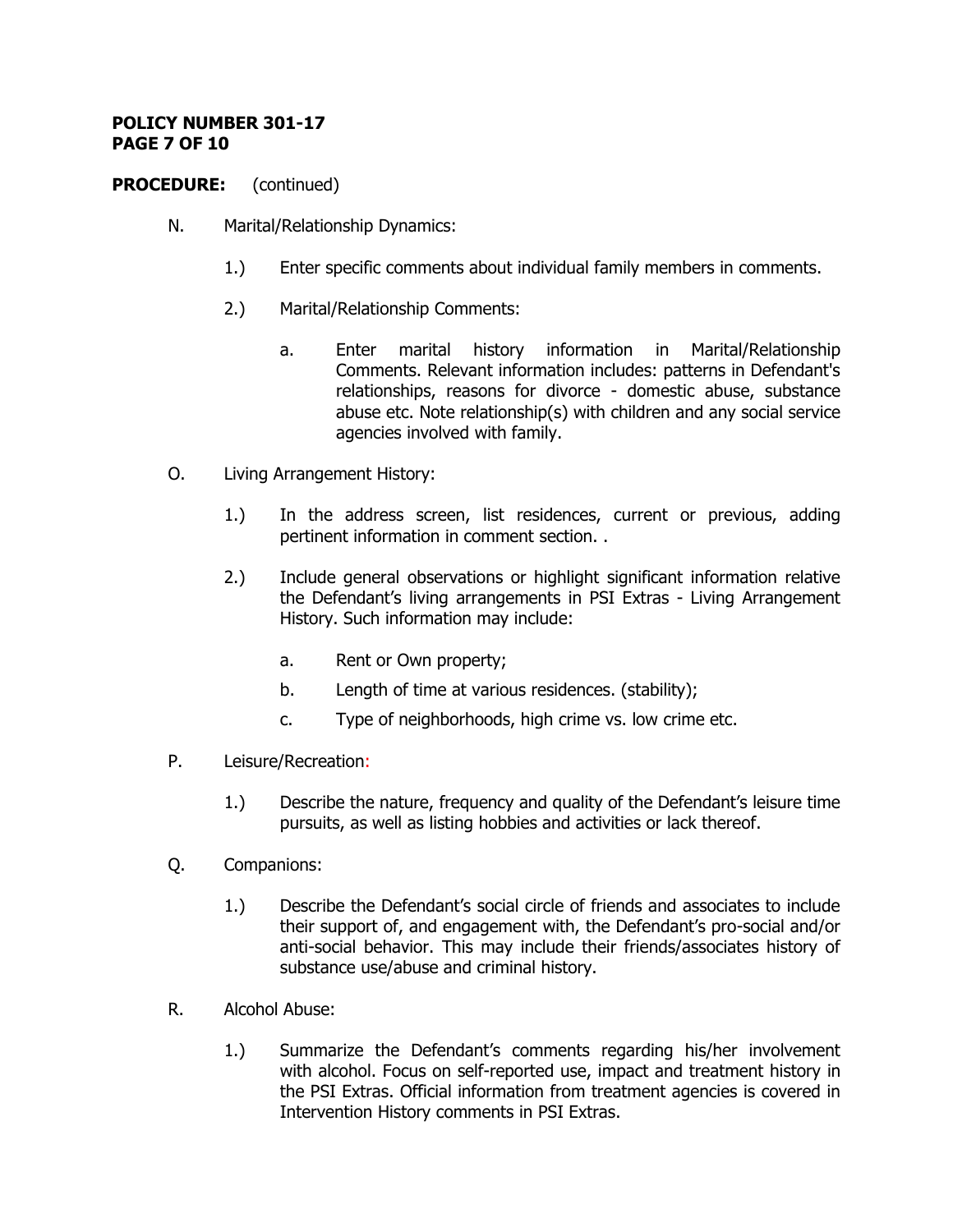#### **POLICY NUMBER 301-17 PAGE 8 OF 10**

- S. Drug Abuse:
	- 1.) Summarize the Defendant's description of his/her usage of illicit and or prescription drugs. Report the Defendant's comments regarding reasons for use and treatment history.
- T. Offender Interventions:
	- 1.) ICON populates Intervention information contained in the database, some of which the Presentence Investigator or clerical staff may have entered in the preparation of the report.
	- 2.) Offender Intervention Comments: The Presentence Investigator reports the official treatment records/history and compares/contrasts it with the Defendant's information. The Presentence Investigator notes any major discrepancies in treatment and/or usage information.
- U. Emotional/Personal Health:
	- 1.) ICON populates the fields in the header with the current information in ICON. The Presentence Investigator updates the information and/or adds new data as applicable. The Presentence Investigator may add comments to clarify information or details regarding particular health issue.
		- a. Emotional/Personal Health Comments: The Presentence Investigator summarizes and/or highlights any aspects of the Defendant's mental/physical health history, to include: diagnoses, medications and/or compliance with treatment interventions, availability of treatment resources, the role the health problems play in the Defendant's criminal activity.
- V. Sexual History: (completed for sex offender PSI's only):
	- 1.) The Presentence Investigator includes the sexual history interview if one was completed. If one was not completed, the Presentence Investigator documents the reason(s) in this section. Additional information from other assessments is included when applicable.
- W. Psychosexual Assessments:
	- 1.) If a Psychosexual Assessment has been conducted it is noted in this section.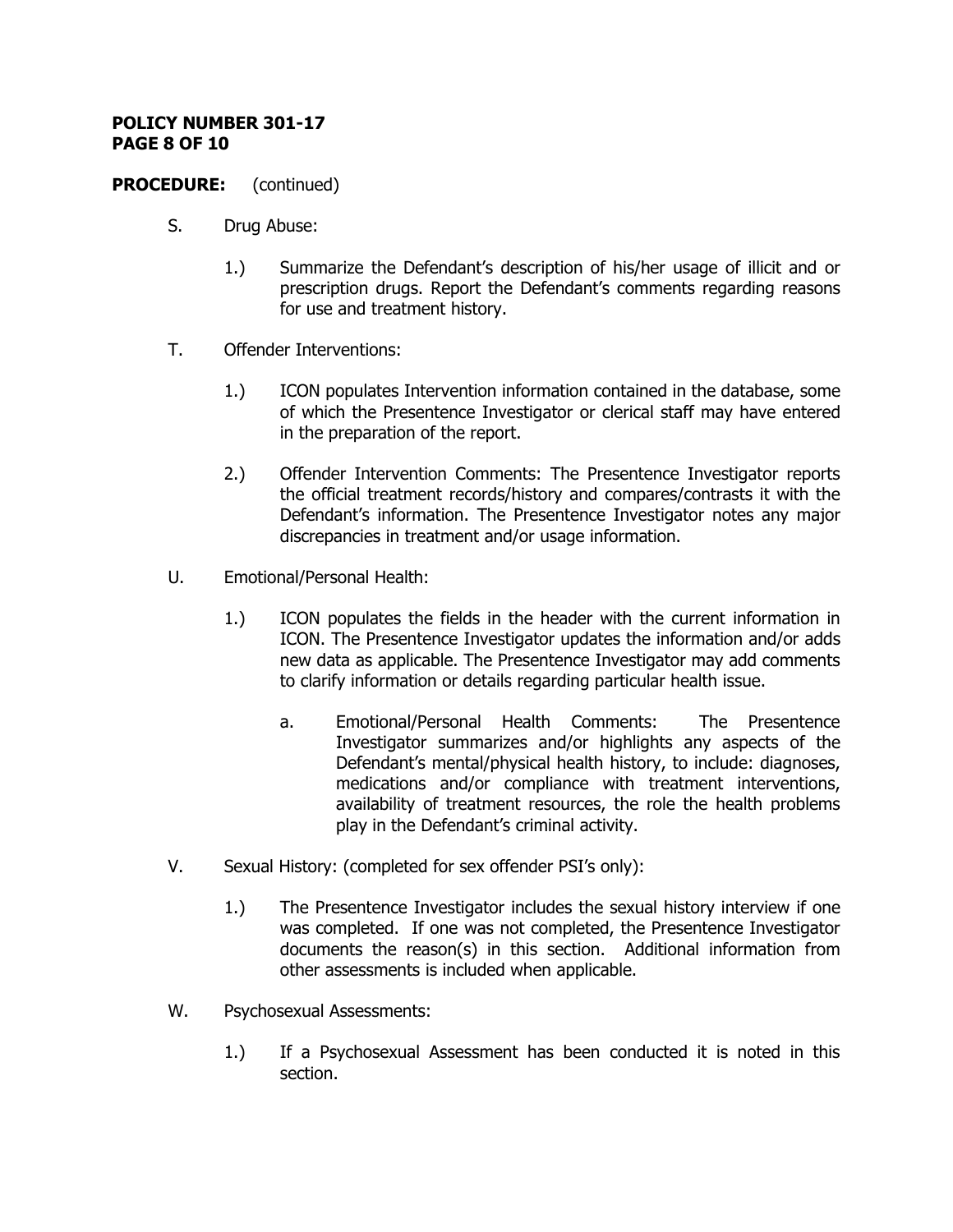### **POLICY NUMBER 301-17 PAGE 9 OF 10**

- X. Defendant's Version:
	- 1.) The Presentence Investigator obtains the written version of the offense from the defendant and ensures that it is transmitted to the Court, County Attorney, Defense Attorney and DCS. It is scanned into ICON as an attachment to the PSI and noted in this section.
	- 2.) If the Defendant is unable to, or declines to, provide his/her written version of the offense, the Presentence Investigator may summarize the version the Defendant reports during the interview and note it in this section. Defendant's version as dictated by the Defendant and so note in the PSI Extras.
	- 3.) If the Defendant refuses to provide a statement, the Presentence Investigator notes the refusal and reasons (e.g. Alford Plea) in PSI Extras.
- Y. Victim's Version:
	- 1.) Include any information the victim has given to the Presentence Investigator or Law Enforcement. This includes information the victim wishes to provide in lieu of, or in addition to, a previously completed Victim Impact Statement. The focus of this section is on the victim's version of the actual crime from their perspective; the impact of the crime upon the victim is covered in the next section.
- Z. Victim Impact Statement:
	- 1.) The Presentence Investigator either obtains the Victim Impact Statement from the County Attorney's file or arranges for the victim to complete a statement as part of the presentence investigation. The Presentence Investigator notes in this section if the Victim Impact Statement is on file with the Clerk of Court.
	- 2.) If the Victim Impact Statement was scanned as an attachment, the Presentence Investigator refers the reader to the attachment in PSI Extras.
- AA. Restitution Information:
	- 1.) Report any information contained in the statement of pecuniary damages or note that none has been filed to date. Include estimates of court costs and attorney's fees if available, and indicate if they are not. Refer reader to the attachment if the statement was scanned in as an attachment.
- BB. Offender Needs:
	- 1.) ICON populates the header information from the data collected from current assessments.